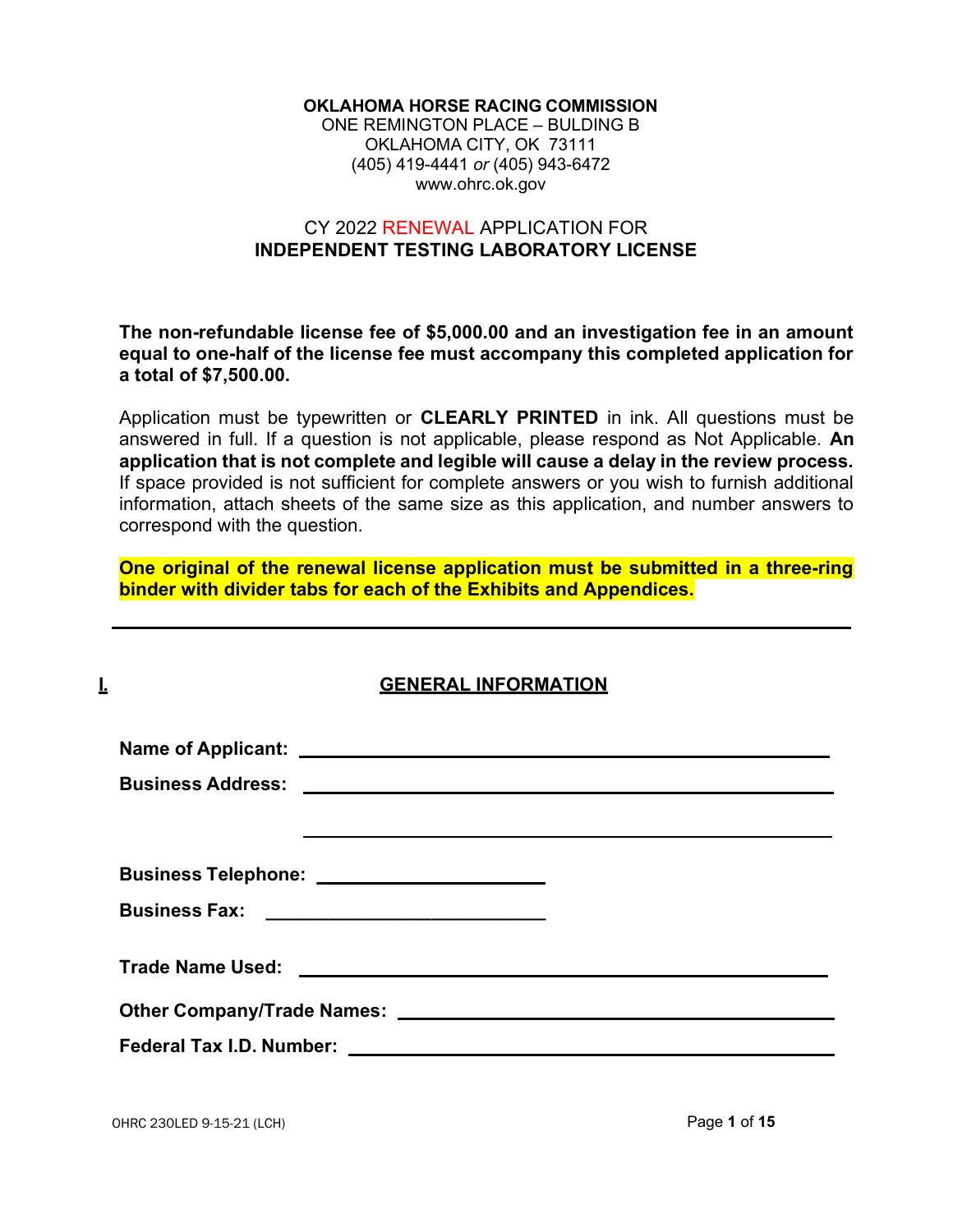#### NAME, E-MAIL, AND DAYTIME TELEPHONE NUMBER OF THE PERSON WHO WILL SERVE AS THE CONTACT PERSON FOR COMMISSION AGENTS.

|    |               | Name                                                                                                                                                                                                                           |
|----|---------------|--------------------------------------------------------------------------------------------------------------------------------------------------------------------------------------------------------------------------------|
|    |               | <b>E-Mail Address</b>                                                                                                                                                                                                          |
|    |               | Daytime Telephone (Area Code) Number                                                                                                                                                                                           |
| 1) |               | Applicant is a: (Circle one)                                                                                                                                                                                                   |
|    |               | Corporation □LLC □Partnership□Unincorporated Association<br>Sole Proprietorship                                                                                                                                                |
|    |               | Other: ___________________________                                                                                                                                                                                             |
|    | a)            | If the business is a Corporation, complete the following:                                                                                                                                                                      |
|    |               | Date: the contract of the contract of the contract of the contract of the contract of the contract of the contract of the contract of the contract of the contract of the contract of the contract of the contract of the cont |
| b) |               | Since the last application, list new states or jurisdictions where<br>domesticated or otherwise recognized to do business:                                                                                                     |
|    |               |                                                                                                                                                                                                                                |
|    | $\mathsf{c})$ | Since the last application, has this company changed its filing with the<br>Oklahoma Secretary of State as a corporation or as an assumed business<br>name (DBA) conducting business in Oklahoma?                              |
|    |               | $\square$ No<br>$\Box$ Yes                                                                                                                                                                                                     |
|    |               | If YES, attach a certified copy of the changed filing as Exhibit A.                                                                                                                                                            |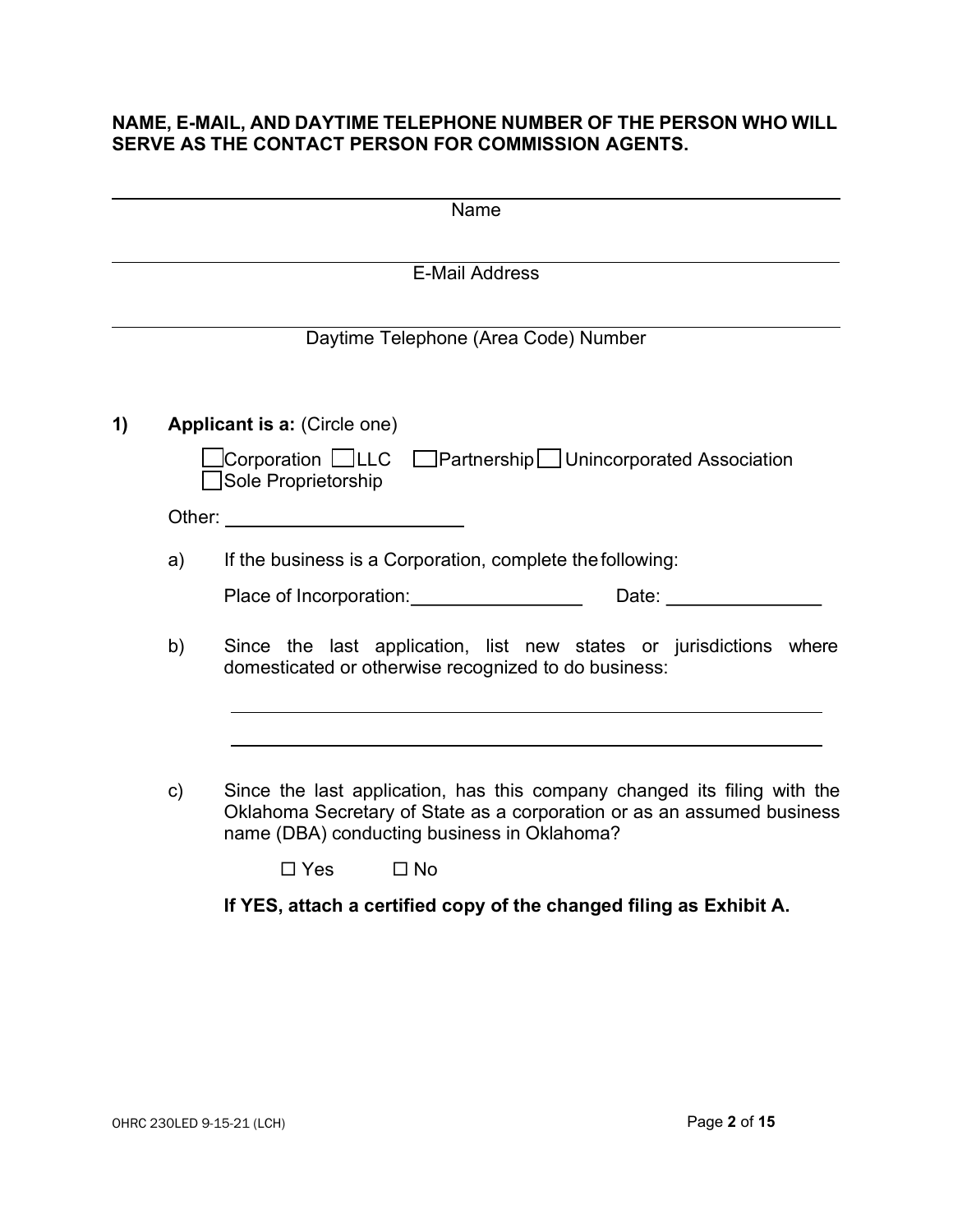d) Since the last application, has this company changed its Articles of Incorporation/Partnership Agreement/LLC?

 $\Box$  Yes  $\Box$  No

|                   |                                                  | If YES, attach a certified copy of the changed document as Exhibit B.                                                                                                   |
|-------------------|--------------------------------------------------|-------------------------------------------------------------------------------------------------------------------------------------------------------------------------|
|                   | Is Applicant a publicly traded corporation?      |                                                                                                                                                                         |
| $\Box$ Yes        | $\Box$ No                                        |                                                                                                                                                                         |
|                   |                                                  |                                                                                                                                                                         |
| (10% or greater)? |                                                  | Since the last application, has there been any change as sole proprietor, principal<br>stockholder (10% or greater) or principal owner of an unincorporated association |
| $\Box$ Yes        | $\square$ No                                     |                                                                                                                                                                         |
| <b>Full Name</b>  | Disclosure History form (Enclosed) as Exhibit C. | If Yes, provide the following information AND a completed Personal<br><b>City, State, Country of Residence</b>                                                          |
|                   |                                                  | Since the last application, has there been any change in Officers and/or Directors<br>of the corporation, member of an LLC, or partner in the partnership?              |
|                   |                                                  |                                                                                                                                                                         |
| $\Box$ Yes        | $\Box$ No                                        |                                                                                                                                                                         |
|                   | Disclosure History form (Enclosed) as Exhibit D. | If Yes, provide the following information AND a completed Personal                                                                                                      |
|                   | <b>Full Name and Position Held</b>               | <b>City, State, Country of Residence</b>                                                                                                                                |

 $\overline{\phantom{a}}$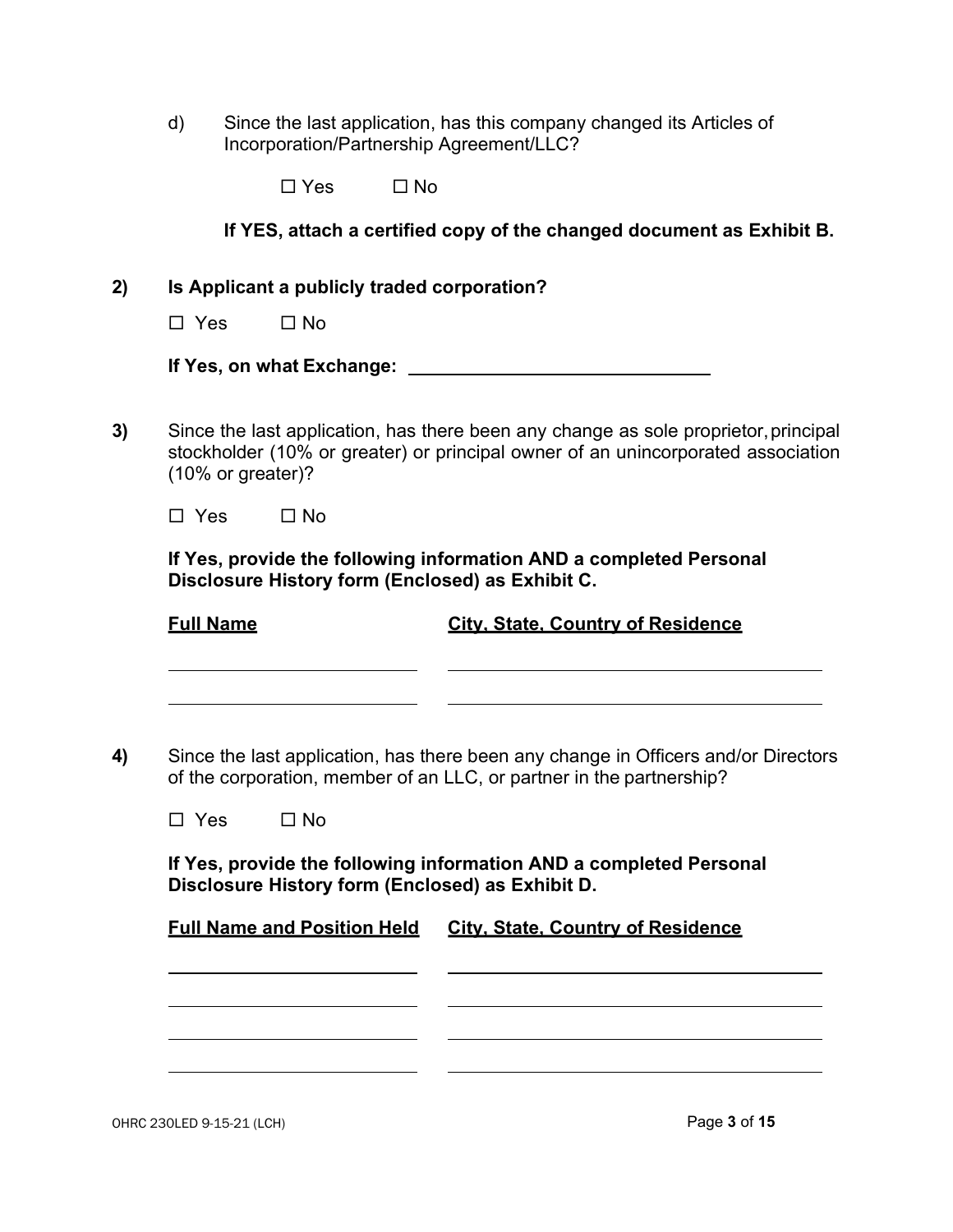- 5) For the time period since the last application, please answer the following questions for the testing laboratory and its parent corporation or any other intermediary affiliate, if any.
	- a) For each criminal proceeding in which Applicant, parent corporation or any other intermediary affiliate is a party, provide the following information:

| <b>Jurisdiction</b> | <b>Case Number</b> | <b>Violation(s) Charged</b> | <b>Disposition</b> |
|---------------------|--------------------|-----------------------------|--------------------|
|                     |                    |                             |                    |
|                     |                    |                             |                    |
|                     |                    |                             |                    |
|                     |                    |                             |                    |
|                     |                    |                             |                    |

#### For each case listed above, provide certified copies of the charge and disposition documents as Exhibit E.

b) For each civil law suit or administrative or regulatory action in which Applicant, parent corporation or any other intermediary affiliate is a party, provide the following information:

| <b>Jurisdiction</b> | Case Number | <b>Violation(s) Charged</b> | <b>Disposition</b> |
|---------------------|-------------|-----------------------------|--------------------|
|                     |             |                             |                    |
|                     |             |                             |                    |
|                     |             |                             |                    |
|                     |             |                             |                    |
|                     |             |                             |                    |

### For each action listed above, provide copies of the complaint or petition and final judgment, orders, decrees or settlement documents as Exhibit F.

- c) Since the last application, please provide evidence of good standing for each new jurisdiction in which Applicant, parent corporation or any other intermediary affiliate has been incorporated, domesticated or otherwise recognized to do business.
- d) Provide a copy of Applicant's most recent federal tax return as Exhibit G.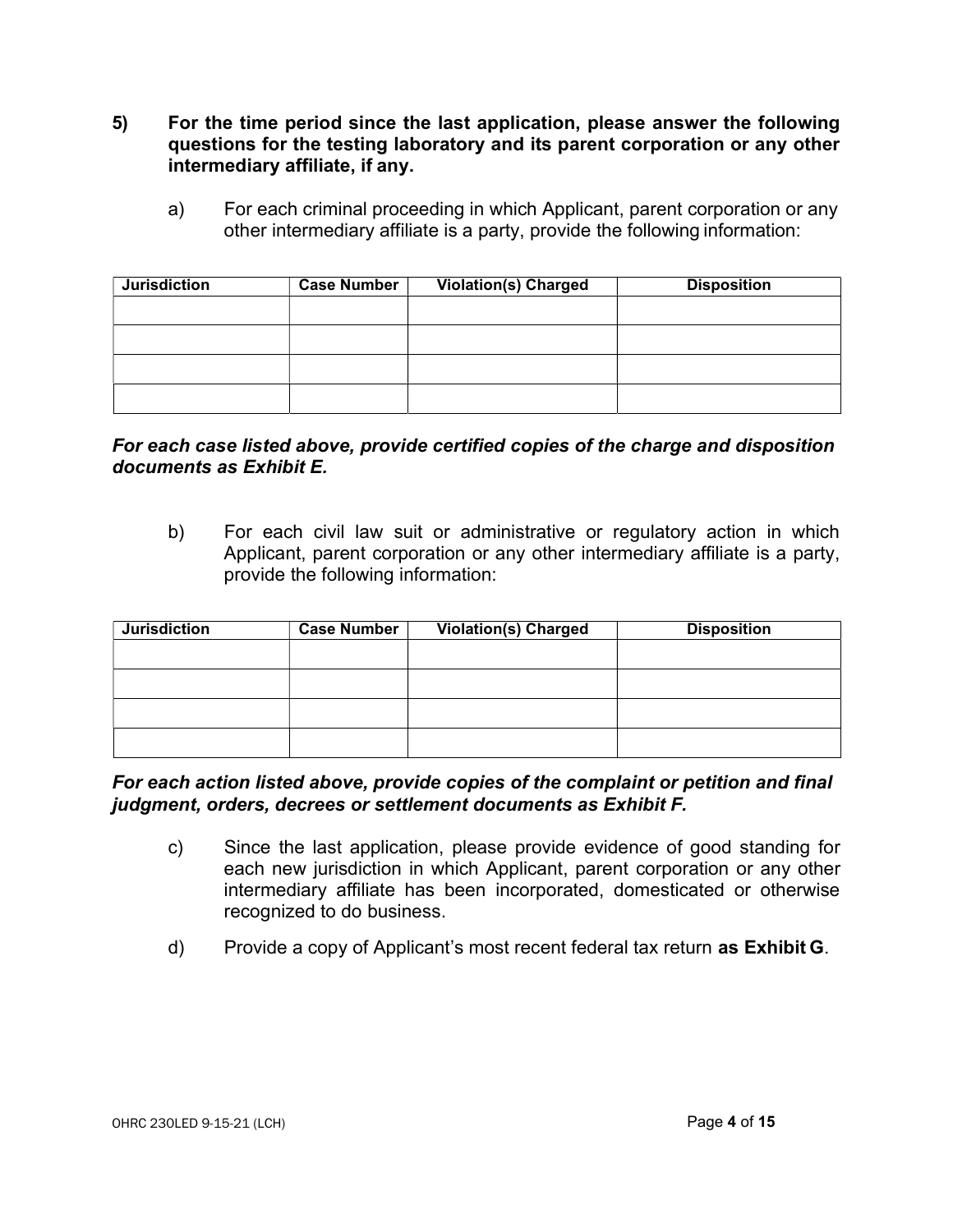#### 6) Attach the following documents:

- a) Attach as **Exhibit H** the most recent audited financial statement reflecting the Applicant's current assets (including investments in affiliated entities), loans and advance receivable, fixed assets and current liabilities, including loans and advances payable and long-term debt and equity.
- b) Attach as Exhibit I balance sheets and profit and loss statements for the most recent year.
- c) Attach as Exhibit J the Applicant's most recent Annual Report.
- d) List as **Exhibit K** the following information for all of Applicant's bank account(s) and complete a Request for Financial Records and Release from Liability form (page 15) for each financial institution.
	- 1. Name and address of bank
	- 2. Name of account holder and account number
	- 3. Bank's telephone number
	- 4. Bank's e-mail address
- e) List as **Exhibit L** the following information for all of Applicant's loans and complete a Request for Financial Records and Release from Liability form (Page 15) for each lender.
	- 1. Name and address of lender
	- 2. Name of debtor and account/loan number
	- 3. Original loan amount and current outstanding balance
	- 4. Lender's telephone number
	- 5. Lender's e-mail address
- 7) Since the last application, has the Applicant, the Applicant's parent company or any other intermediary affiliate of applicant filed a bankruptcy petition, had such a petition filed against it, or had a receiver, fiscal agent, trustee, reorganization trustee or similar person appointed for it?

 $\Box$  Yes  $\Box$  No

If Yes, provide jurisdiction and case number, and attach final Orders from each bankruptcy proceeding as Exhibit M.

| <b>Jurisdiction (State)</b> | <b>Case Number</b> |  |
|-----------------------------|--------------------|--|
|                             |                    |  |
|                             |                    |  |
|                             |                    |  |
|                             |                    |  |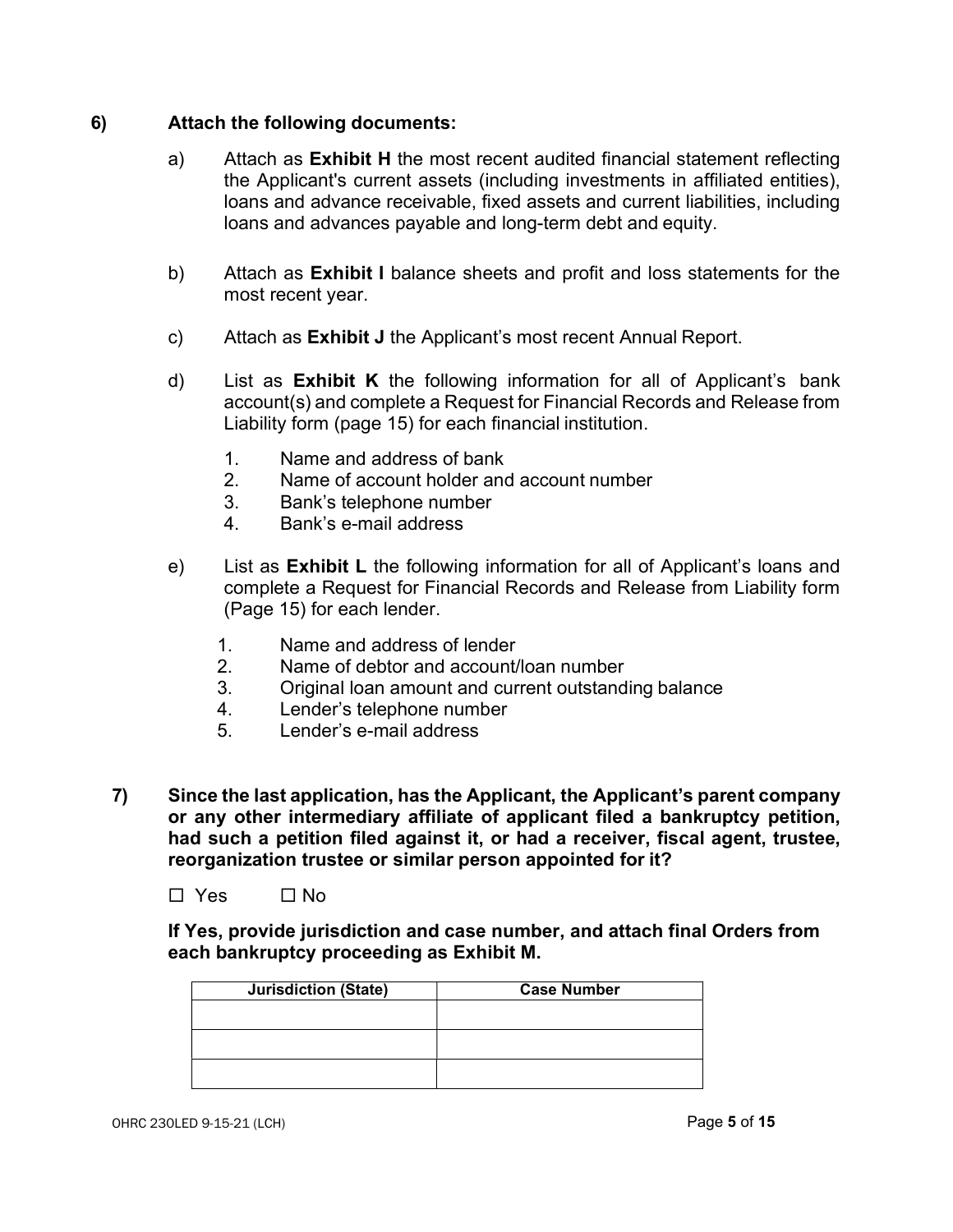8) Does the Applicant, the Applicant's parent company or any other intermediary affiliate of applicant now own or otherwise derive a benefit from, assets held outside the United States, whether held in the business name or other name, on its behalf or for another entity, or through other business entities, or in trust, or in any other fashion or status?

 $\Box$  Yes  $\Box$  No.

If Yes, provide details on a separate sheet as Exhibit N.

- 9) Does the Applicant, parent corporation or any other intermediary affiliate hold a financial interest in a gambling venture, including but not limited to, a race track, dog track, lottery, casino, bookmaking operation, pari-mutuel operation, gaming machine manufacturer or distributor?
	- $\Box$  Yes  $\Box$  No

If Yes, list all businesses as Exhibit O.

| <b>Name of Business</b> | <b>Address</b> | Dates of operation |
|-------------------------|----------------|--------------------|
|                         |                |                    |
|                         |                |                    |
|                         |                |                    |
|                         |                |                    |

10) Is the Applicant the subject of any settlement, order, judgment or decree of any federal or state authority barring, suspending, or otherwise limiting its right to engage in any professional or business practice or activity?

 $\Box$  Yes  $\Box$  No

If Yes, attach as Exhibit P a copy of the Order, Judgment, Decree or Settlement.

11) Is the Applicant the subject of any order, settlement, judgment or decree of any court of competent jurisdiction permanently or temporarily enjoining its right to engage in any professional or business practice or activity?

 $\square$  Yes  $\square$  No

If Yes, attach as Exhibit Q a copy of the Order, Judgment, Decree or Settlement.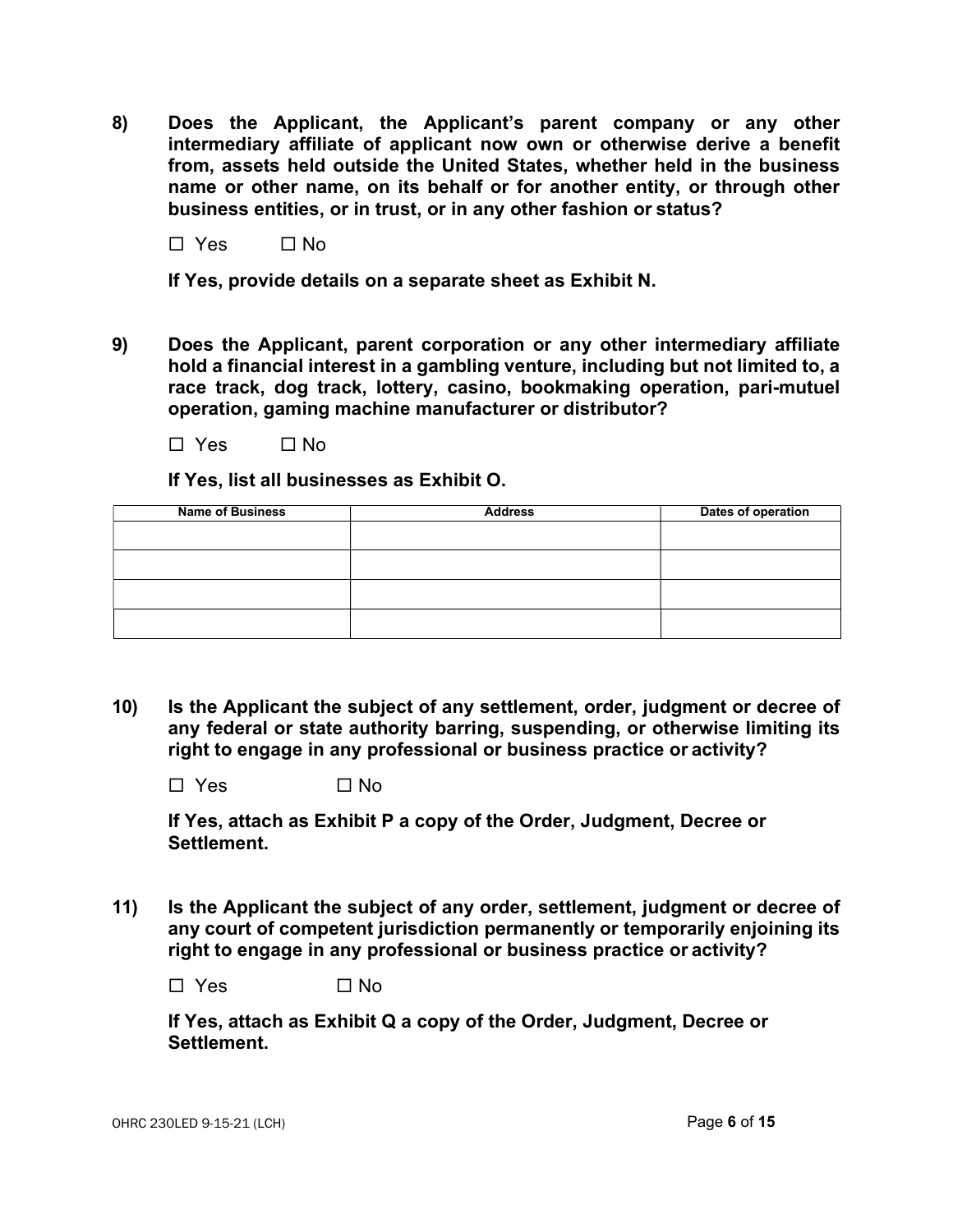12) Do you know of any economic interest held in your business by any person employed by the State of Oklahoma or who is an official of the State of Oklahoma?

 $\Box$  Yes  $\Box$  No

If Yes, provide name, address, phone number and position held.

13) Does the Applicant have any financial interest or ownership in any known Oklahoma gaming vendor or contractor?

 $\Box$  Yes  $\Box$  No.

If Yes, provide name, address, phone number and explanation of ownership interest.

14) Does the Applicant have a joint venture or other contractual agreement with any entity to supply any private businesses, Indian Tribes, states or jurisdiction with gaming goods or services?

 $\overline{\phantom{a}}$ 

 $\square$  Yes  $\square$  No

If Yes, attach as Exhibit R all agreements.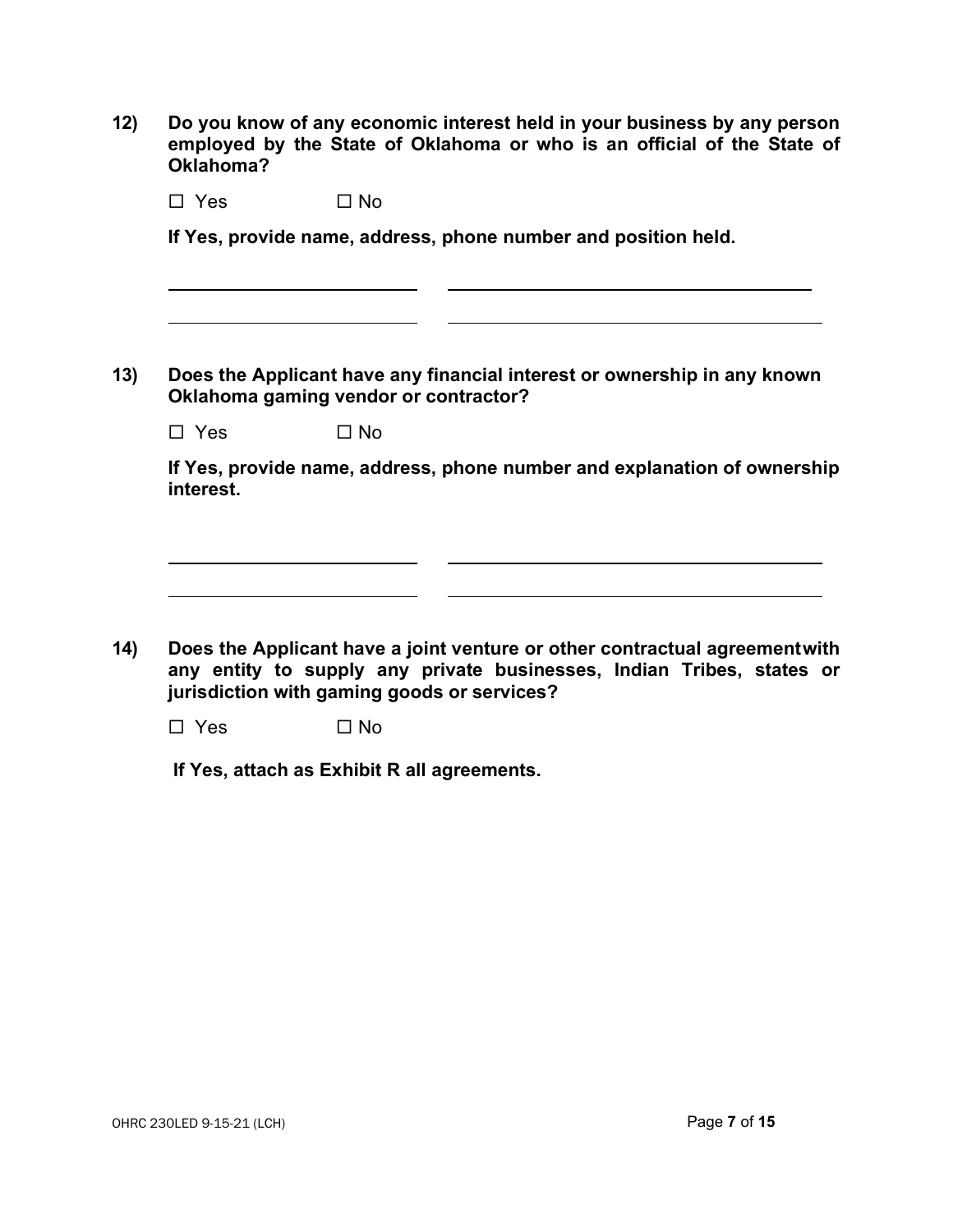## II. GENERAL OPERATION HISTORY

# 1) Since the last application, please provide the following information:

a) Address of main office and testing facility and number of square feet used for testing:

|    | <b>Address</b>                                                            | <b>Square Feet</b> |
|----|---------------------------------------------------------------------------|--------------------|
| b) | Addresses of all satellite offices, if any, and number of square footage: |                    |
|    | <b>Address</b>                                                            | <b>Square Feet</b> |
|    |                                                                           |                    |
|    |                                                                           |                    |
|    | <b>Address</b>                                                            | <b>Square Feet</b> |
|    |                                                                           |                    |
|    | <b>Address</b>                                                            | <b>Square Feet</b> |
| c) | Number of full-time employees:                                            |                    |
| d) | Number of machines tested:                                                |                    |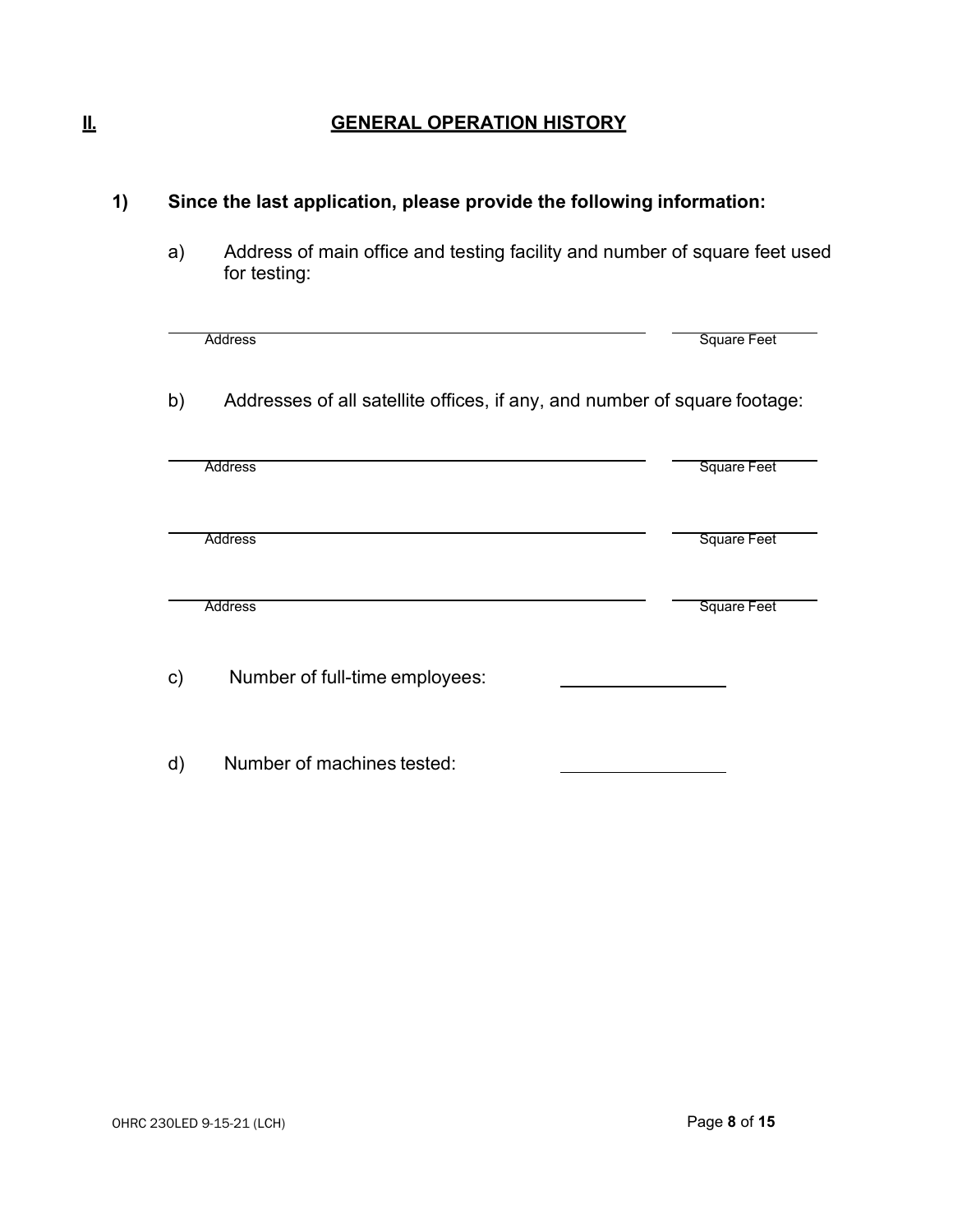### **III. HISTORY OF LICENSING AND TESTING**

1) Since the last application, list below information on new states, countries and/or certifying entities that have issued you a license or certificate to do business as a testing laboratory. Provide as Exhibit S a copy of each license or certification received.

| <b>Name &amp; Address of Entity</b> | <b>Phone Number</b> | <b>E-mail Address</b> |
|-------------------------------------|---------------------|-----------------------|
|                                     |                     |                       |
|                                     |                     |                       |
|                                     |                     |                       |
|                                     |                     |                       |
|                                     |                     |                       |
|                                     |                     |                       |
|                                     |                     |                       |
|                                     |                     |                       |
|                                     |                     |                       |
|                                     |                     |                       |
|                                     |                     |                       |
|                                     |                     |                       |
|                                     |                     |                       |
|                                     |                     |                       |
|                                     |                     |                       |

2) Since the last application, list below information on new entities for which the lab has performed tests of gaming machines, equipment or components as Exhibit T.

| <b>Name &amp; Address of Entity</b> | <b>Phone Number</b> | <b>E-mail Address</b> |
|-------------------------------------|---------------------|-----------------------|
|                                     |                     |                       |
|                                     |                     |                       |
|                                     |                     |                       |
|                                     |                     |                       |
|                                     |                     |                       |
|                                     |                     |                       |
|                                     |                     |                       |
|                                     |                     |                       |
|                                     |                     |                       |
|                                     |                     |                       |
|                                     |                     |                       |
|                                     |                     |                       |
|                                     |                     |                       |
|                                     |                     |                       |
|                                     |                     |                       |
|                                     |                     |                       |
|                                     |                     |                       |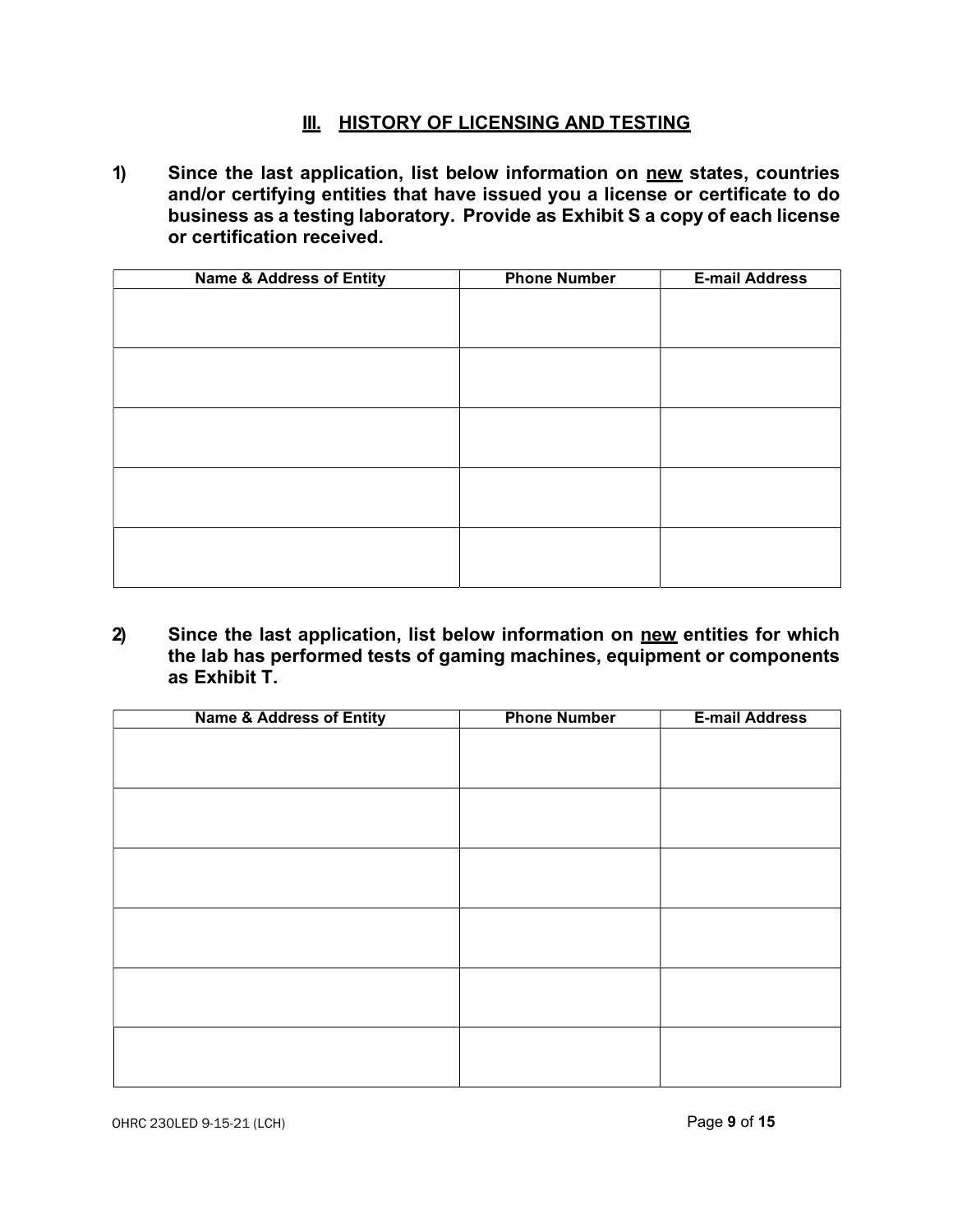#### 3) Since the last application, do you have any new in-house staff/personnel in the following categories:

- a. Mechanical, electrical and software engineering staff
- b. Compliance engineering staff
- c. Accounting system and communication protocol engineering specialists
- d. High-level engineering staff for new and current technology
- e. Quality assurance staff
- f. Mathematicians

 $\Box$  Yes  $\Box$  No.

#### If Yes, please provide a complete list in Appendix I of new in-house staff/personnel of the following information:

- 1. Full Name
- 2. Address and phone number
- 3. Position held
- 4. Length of employment
- 5. Previous employment and term
- 6. Name and address of previous employer(s) for past three years
- 7. Attach resume or curriculum vita which includes a full educational history
- 4) Since the last application, have you changed your procedure to provide 24 hour 7 day a week support to the Commission including in-house personnel coverage?

 $\square$  Yes  $\square$  No

#### If Yes, please explain the change in procedure in Appendix II.

Include in your appendix all new or updated documents and materials that you wish to present demonstrating your ability to provide the needed service.

#### 5) Since the last application, have you changed your procedure to provide onsite testing?

 $\Box$  Yes  $\Box$  No.

#### If Yes, please explain the change in procedure in Appendix III.

Include in your appendix all new or updated documents and materials that you wish to present demonstrating your ability to provide the needed service.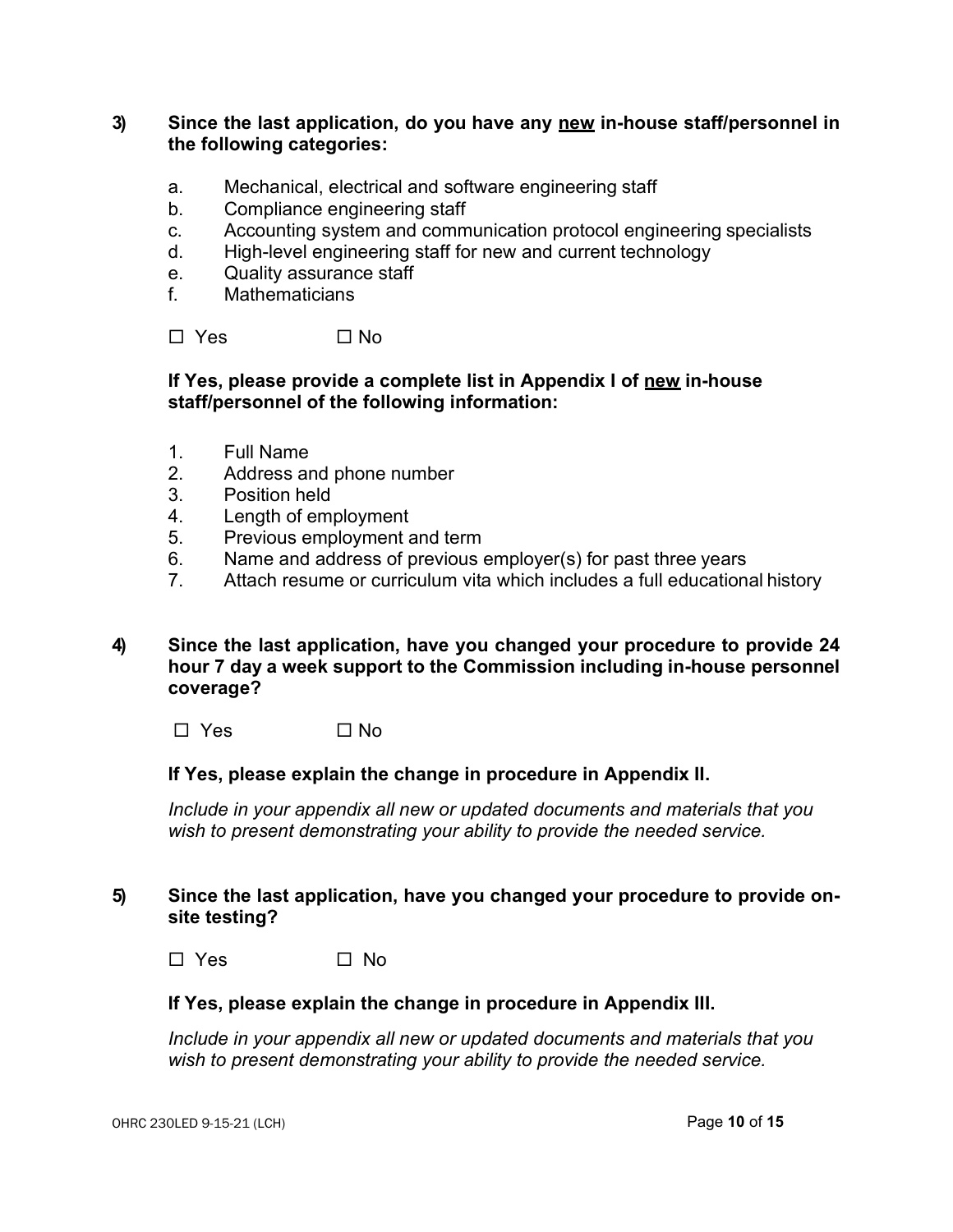#### 6) Since the last application, have you changed your procedure to provide quality assurance?

 $\square$  Yes  $\square$  No

#### If Yes, please explain the change in procedure in Appendix IV.

Include in your appendix all new or updated documents and materials that you wish to present demonstrating your ability to provide the needed service.

#### 7) Since the last application, have you changed your detailed in-house security and surveillance plan?

 $\Box$  Yes  $\Box$  No

If Yes, please explain the change in procedure in Appendix V.

8) Since the last application, have you changed your practice to do due diligence on your employees?

 $\square$  Yes  $\square$  No

If Yes, explain the change(s) in your process of due diligence of your employees in Appendix VI.

9) Since the last application, have you changed your procedure to ensure that the Applicant will possess multiple units of the approved signature devices; to provide signatures of the approved software with each certification to assist in the conduct of field audits and provide the specifications on various software verification methods?

 $\square$  Yes  $\square$  No

If Yes, please explain the change in procedure in Appendix VII.

Include in your appendix all new or updated documents and materials that you wish to present demonstrating your ability to provide the needed service.

10) Since the last application, have you changed the test equipment now owned or leased by Applicant?

 $\square$  Yes  $\square$  No

#### If Yes, please explain the change in test equipment in Appendix VIII.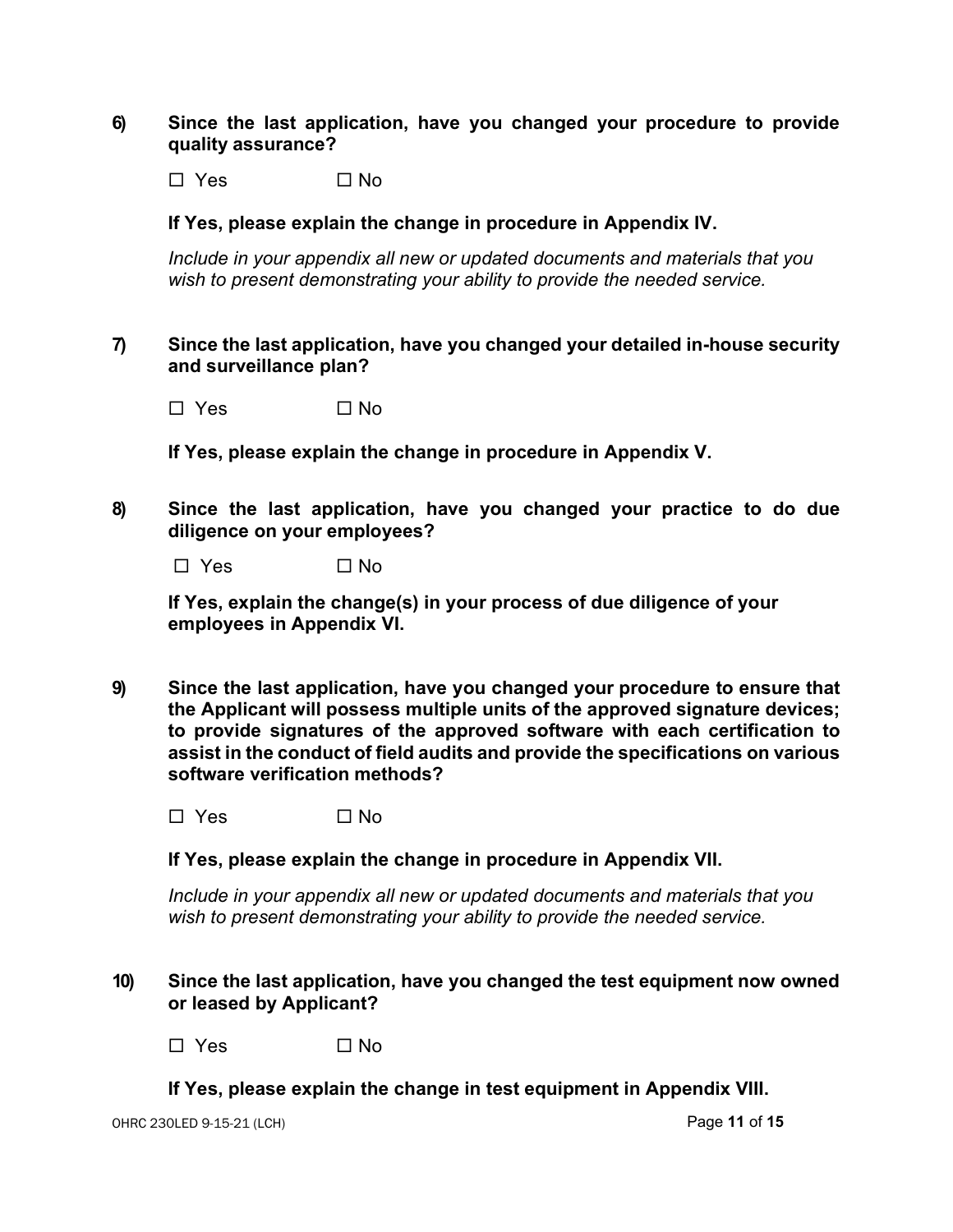11) Since the last application, have you changed the testing techniques to be used to perform detailed protocol tests on the device side and on the system side?

 $\Box$  Yes  $\Box$  No

If Yes, please explain the change in testing techniques in Appendix IX.

Include in your appendix all new or updated documents and materials that you wish to present demonstrating your ability to provide the needed service.

12) Since the last application, have you changed how you will test all external and internal functions including examinations of memory and communication protocol with all devices?

 $\Box$  Yes  $\Box$  No

If Yes, please explain the change in testing these functions in Appendix X.

Include in your appendix all new or updated documents and materials that you wish to present demonstrating your ability to provide the needed service.

13) Provide a current organizational chart of your entire company as Appendix XI.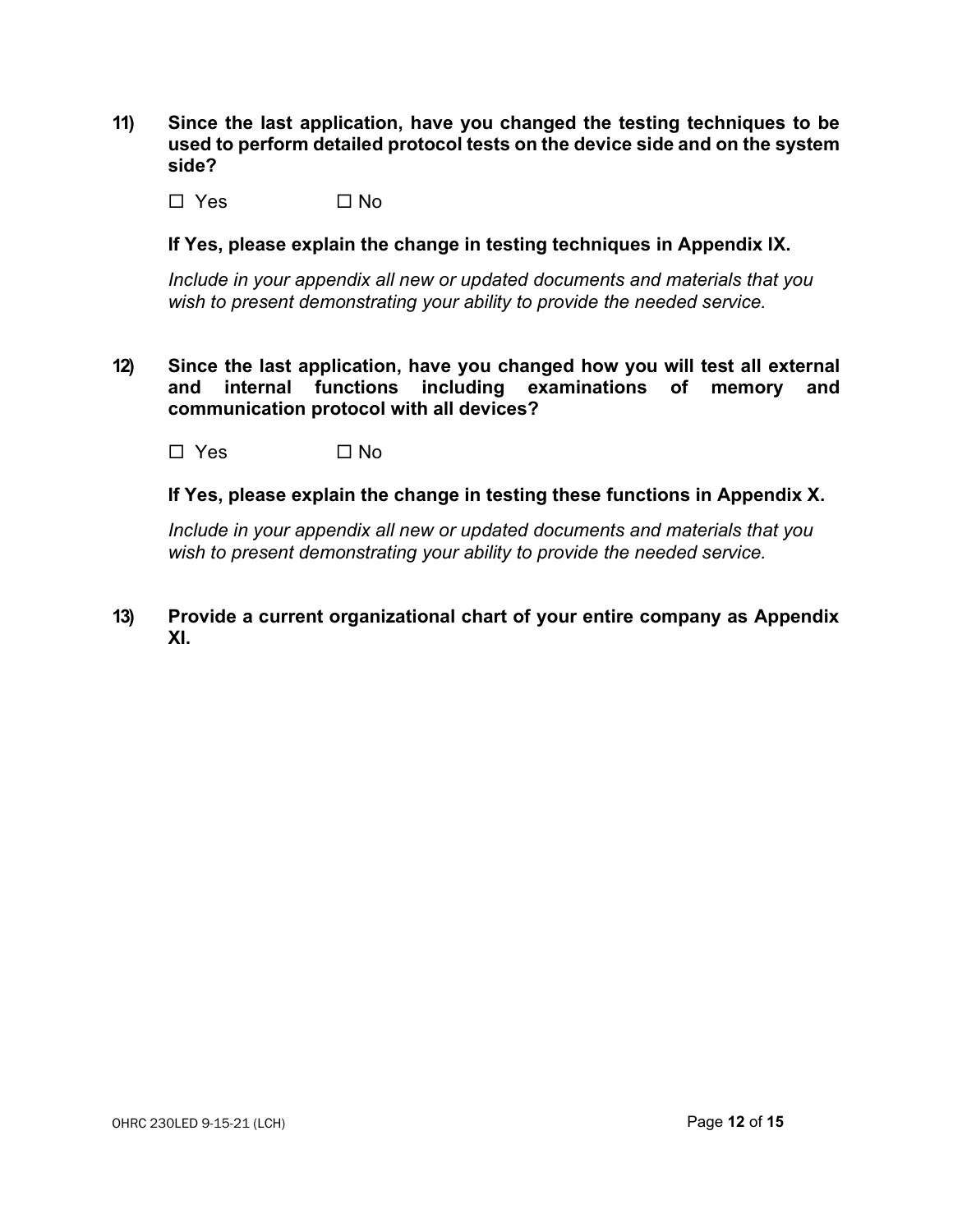# IV. APPLICANT CERTIFICATION

Applicant certifies that it is neither owned nor controlled by an organization licensee, an Indian tribe, a state, or any manufacturer, supplier or operator of gaming machines or devices.

| <b>Applicant's Business Name</b>                                                | Trade Name (DBA)     |  |
|---------------------------------------------------------------------------------|----------------------|--|
| Printed Full Legal Name of Agent                                                | Agent's Title        |  |
| Signature <b>Signature</b>                                                      | Date                 |  |
|                                                                                 |                      |  |
| Subscribed and sworn to before me this _________day of _________________, 20___ |                      |  |
| (SEAL)                                                                          | <b>Notary Public</b> |  |
| My Commission Expires:                                                          |                      |  |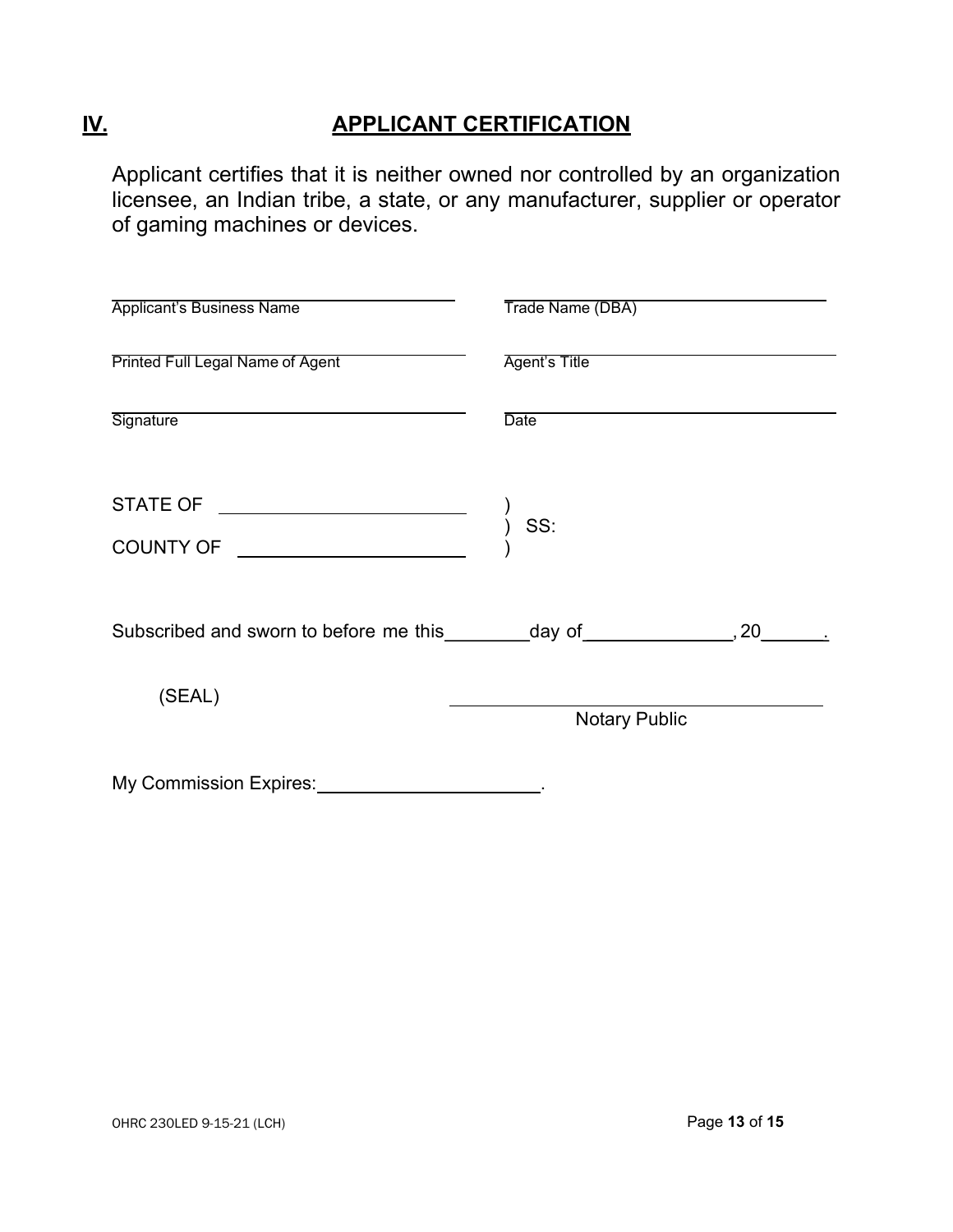# V. AFFIRMATION & CONSENT

I, the contract of the Applicant,  $\alpha$  as authorized agent of the Applicant, Printed Name

state under penalty of perjury that the statements, attachments and supporting documents in this Independent Testing Laboratory Application are true and correct to the best of my knowledge and belief, and that this statement is executed with the knowledge that misrepresentation or failure to reveal information requested may be deemed sufficient cause for refusal to issue a license by the State of Oklahoma. Further, I am aware that later discovery of an omission or misrepresentation made in the above statements may be grounds for the denial of a license or the revocation of the license. I am voluntarily submitting this application on behalf of the Applicant to the Oklahoma Horse Racing Commission under oath with full knowledge that I may be charged with perjury or other crimes for intentional omissions and misrepresentations pursuant to Oklahoma law. I further consent to any background investigation necessary to determine the present and continuing suitability of the Applicant and that this consent not only applies during the application period but also continues as long as the Applicant holds an Oklahoma license. I understand that further information may be requested of the Applicant in regard to this application, and the Applicant agrees to supply such information upon request.

| <b>Applicant's Business Name</b>                                            | Trade Name (DBA)     |               |
|-----------------------------------------------------------------------------|----------------------|---------------|
| <b>Printed Full Legal Name of Agent</b>                                     | Agent's Title        |               |
| Signature                                                                   | <b>Date</b>          |               |
|                                                                             |                      |               |
|                                                                             |                      |               |
| Subscribed and sworn to before me this _________ day of _______________, 20 |                      |               |
| (SEAL)                                                                      | <b>Notary Public</b> |               |
| OHRC 230LED 8-20-21(LCH)                                                    | 20                   | Page 14 of 15 |